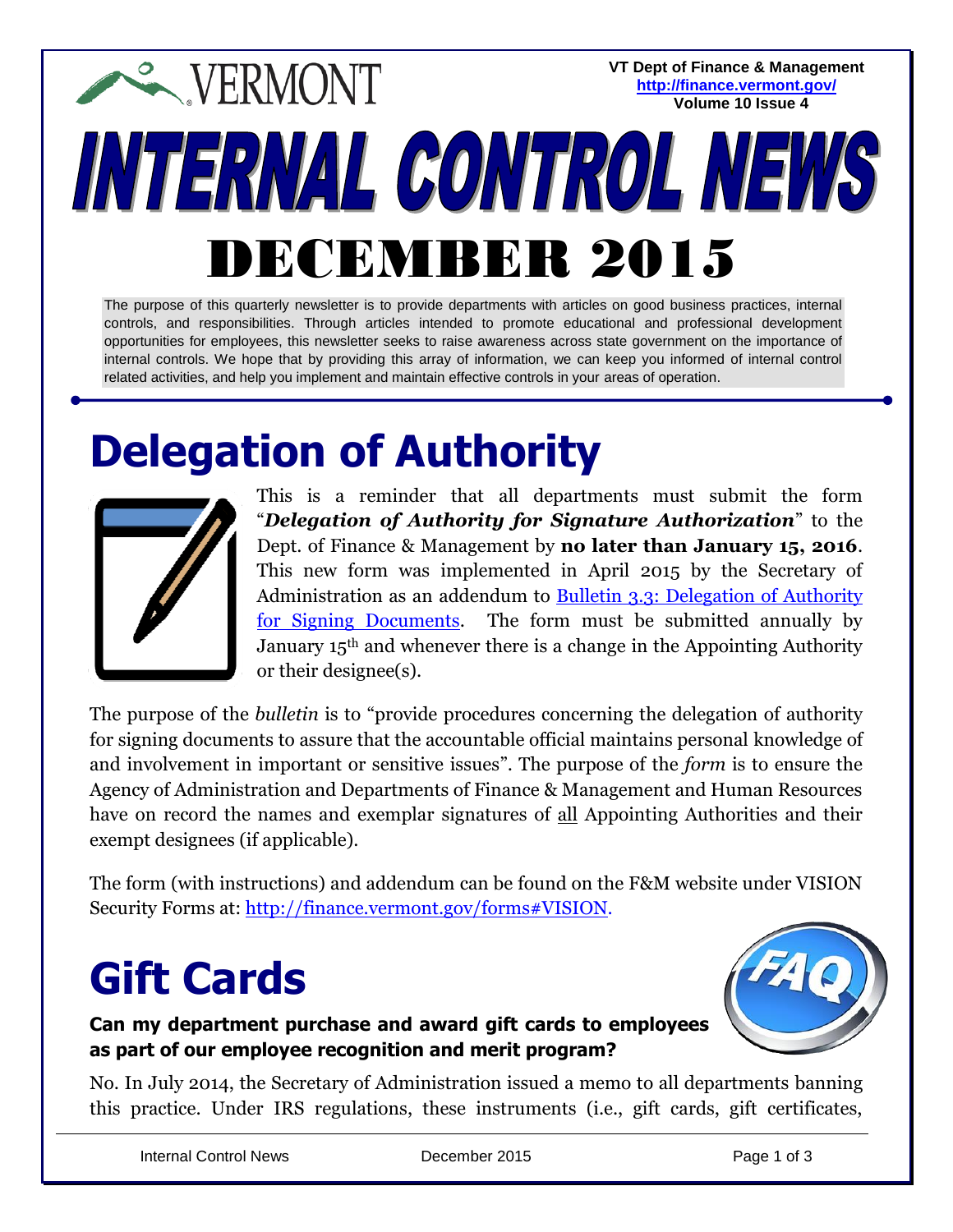prepaid credit cards, etc.) are considered *cash equivalents* and must be treated and reported as taxable income to the employee and the State; there is no de minimis amount for cash equivalents. As currently the State does not have the processes in place to ensure IRS compliance (and pending further policy analysis), the Secretary of Administration has suspended the use of gift cards, etc. for employee recognition until further notice.

This *restriction* does not impact other forms of employee recognition identified under Dept. of Human Resources' [Policy 7.1: Employee Recognition and Merit Bonus Awards.](http://humanresources.vermont.gov/policy/manual)

# **Internal Controls and OMB's Uniform Guidance**

It is a fundamental responsibility of management in each department to establish and maintain effective internal controls over their entire organization. The federal Office of Management & Budget's **Uniform Guidance** further prescribes that an organization's internal controls must provide reasonable assurance that **federal awards** *are being managed in compliance with Federal statutes, regulations and the terms and conditions of the federal award.* The Uniform Guidance also recommends that internal controls *be in compliance with guidance in "Standards for Internal Control in the Federal Government" (Green Book\*) and the "Internal Control Integrated Framework*" *\*\* .*



- **\*** Issued by the Comptroller General of the United States
- **\*\*** Issued by the Committee of Sponsoring Organizations of the Treadway Commission (COSO)

To support departments with their internal control efforts and in complying with the Uniform Guidance (as applicable), the Agency of Administration and Department of Finance & Management provide the following tools:

- **[Uniform Guidance](http://finance.vermont.gov/policies_procedures/uniform_guidance)** the federal regulation, crosswalks, FAQ's and training material;
- **[Bulletin 5: Policy for Grant Issuance and Monitoring](http://finance.vermont.gov/policies_procedures/Bulletin5)** policy level guidance and tools specifically intended to help departments comply with the Uniform Guidance;